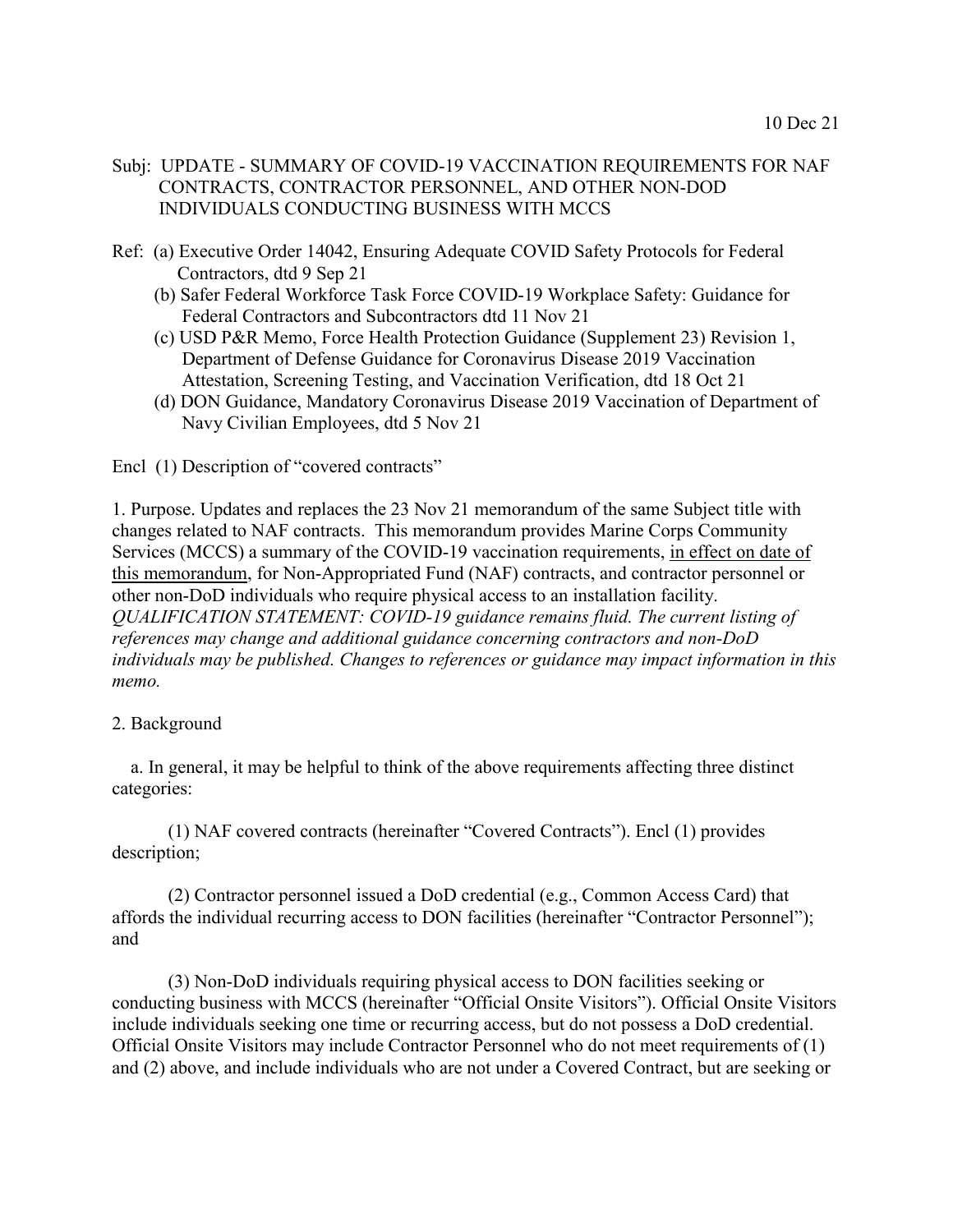conducting non-contracted business with MCCS inside installation facilities (e.g., commercial sponsors, educational institution personnel, and vendors).

 b. Per ref (c) and (d), the vaccination requirements found in the references do not apply to individuals receiving ad hoc access to USMC facilities (e.g., delivery personnel when services are not a requirement of a NAF contract); to individuals accessing DON facilities unrelated to the performance of official MCCS business; or to individuals accessing DON facilities to receive a public benefit (e.g., patrons for commissary; exchange; air show; or Morale, Welfare, and Recreation resources).

 c. All non-DoD individuals, regardless of category noted in para 2a, or exclusions noted in para 2b, must comply with DoD and DON workplace safety requirements applicable while on military installations (e.g., wearing appropriate face masks properly).

#### 3. Discussion

#### a. NAF Covered Contracts

 (1) Ref (a) directed federal executive departments and agencies, including MCCS/MCX, to include a contract clause requiring "covered contractors" and their subcontractors, for the duration of the contract, to comply with all guidance for workplace locations published by the Task Force and approved by Office of Management and Budget (OMB). MRB disseminated a NAF contract clause to the NAF Regional Procurement Offices to meet this requirement. On 7 Dec 21, a federal court issued a nationwide suspension of the requirements found in ref (a) and (b).

 (2) Subsequent to the 7 Dec 21 suspension, OMB issued guidance on implementing requirements of Executive Order (E.O.) 14042 while ensuring compliance with applicable court orders and injunctions, including those that are preliminary and may be supplemented, modified, or vacated, depending on the course of ongoing litigation. **Until further notice, MCCS must not take action to implement the required contract clause or enforce the clause on covered contracts.** This means that contractors will continue to be eligible for new contracts, new orders, options, and extensions even if they have not agreed to follow or accept the clause. Currently, the suspension is effective in all fifty States, District of Columbia, and the commonwealths and territories of the United States.

 (3) For existing NAF contracts or contract-like instruments (hereinafter "contracts") that already contain a clause implementing requirements of E.O., contracting personnel must not take action to enforce or confirm compliance. There is no requirement to modify a contract to rescind the clause.

 b. Contractor personnel and Official Onsite Visitors (collectively referred to as "non-DoD individuals")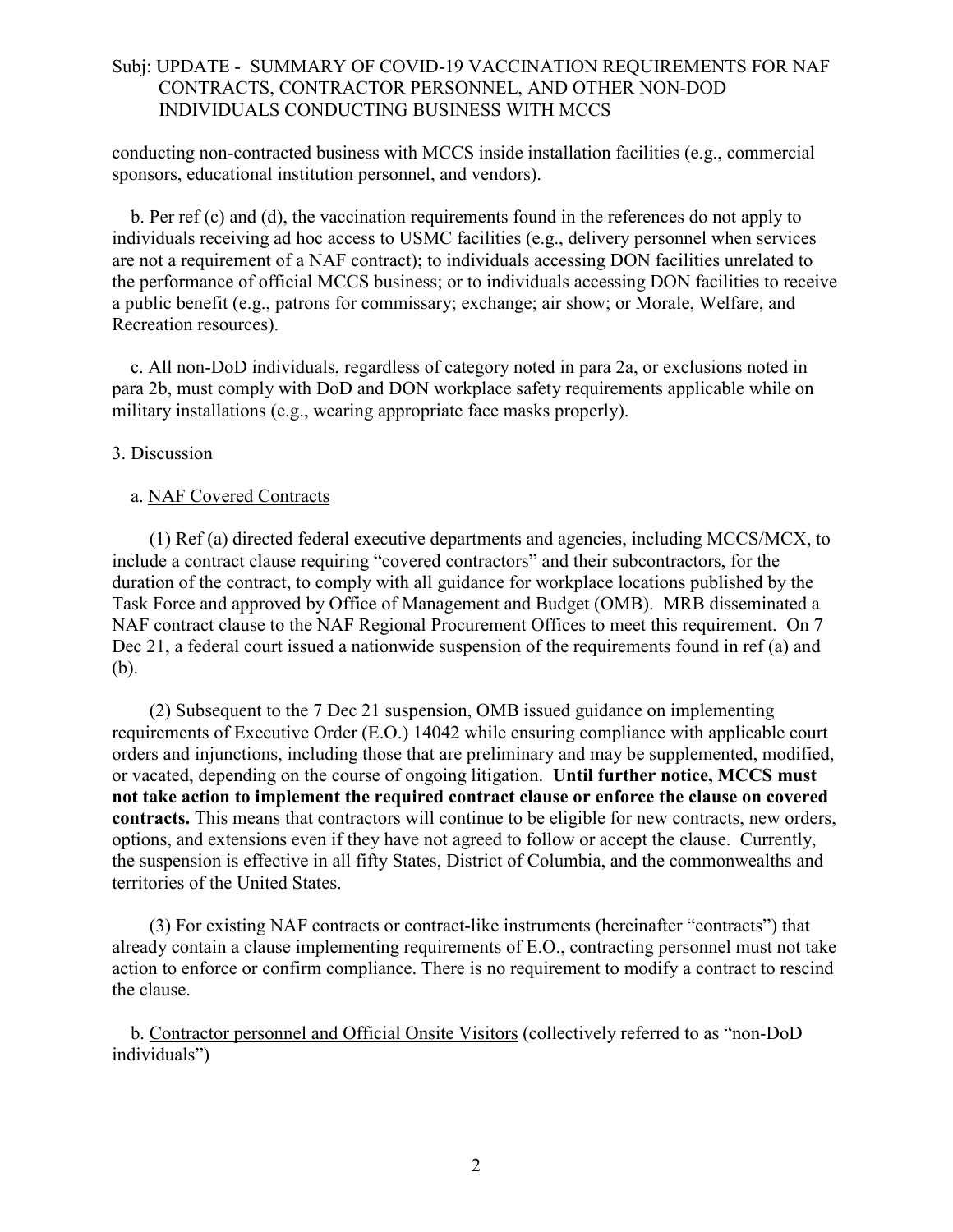(1) **The court-ordered suspension does not apply to non-DoD individuals seeking or requiring access to DON Facilities**. DoD, DON, and installation COVID-19 workplace safety protocols remain effect. Per ref (c), contractor personnel and Official Onsite Visitors must complete DD Form 3150, "Contractor and Visitor Certification of Vaccination," maintain a current completed DD Form 3150, and show it to authorized DoD personnel upon request. If fully vaccinated is marked on the DD Form 3150, NAF contractor personnel and Official Onsite Visitors must show acceptable vaccination documentation upon request.

 (2) Per section 6 of ref (d), acceptable vaccination documentation for non-DoD individuals seeking access to DON facilities includes the following:

*• Record of immunization from a health care provider or pharmacy including employee's name;*

*• COVID-19 Vaccination Record Card, a copy of medical records documenting the vaccination;*

*• Immunization records from a public health or state immunization information system; and*

*• Any other official documentation containing required data points.*

MCCS personnel must not retain a copy of the vaccination documentation.

 (3) Non-DoD individuals not fully vaccinated against COVID-19 because (i) they are not performing under a covered NAF contract that requires COVID-19 vaccination, (ii) due to a legally required accommodation, or (iii) decline to attest to their COVID-19 vaccination status, must provide proof of a negative COVID-19 test in order to gain access to DON facilities. Non-DoD individuals who are unvaccinated, or who decline to volunteer their vaccination status, must show an electronic or paper copy of negative results from a COVID-19 test, administered no earlier than three (3) days prior to their visit.

 (4) Access to DON Facilities will be denied to Non-DoD individuals who refuse/fail to complete the DD Form 3150, refuse to show a completed DD Form 3150 or acceptable vaccination documentation (if attesting to being fully vaccinated), or, if applicable, refuse or are unable to show a negative COVID- 19 test result.

4. Questions on COVID-19 vaccination requirements for non-DoD individuals doing business with MCCS, by contract or not, should be directed to the supporting MCCS Counsel or other installation designated point of contact. DON guidance on contract employees is pending.

Prepared by Christopher G Carlson Senior Attorney-Advisor, MR (703) 432-0572